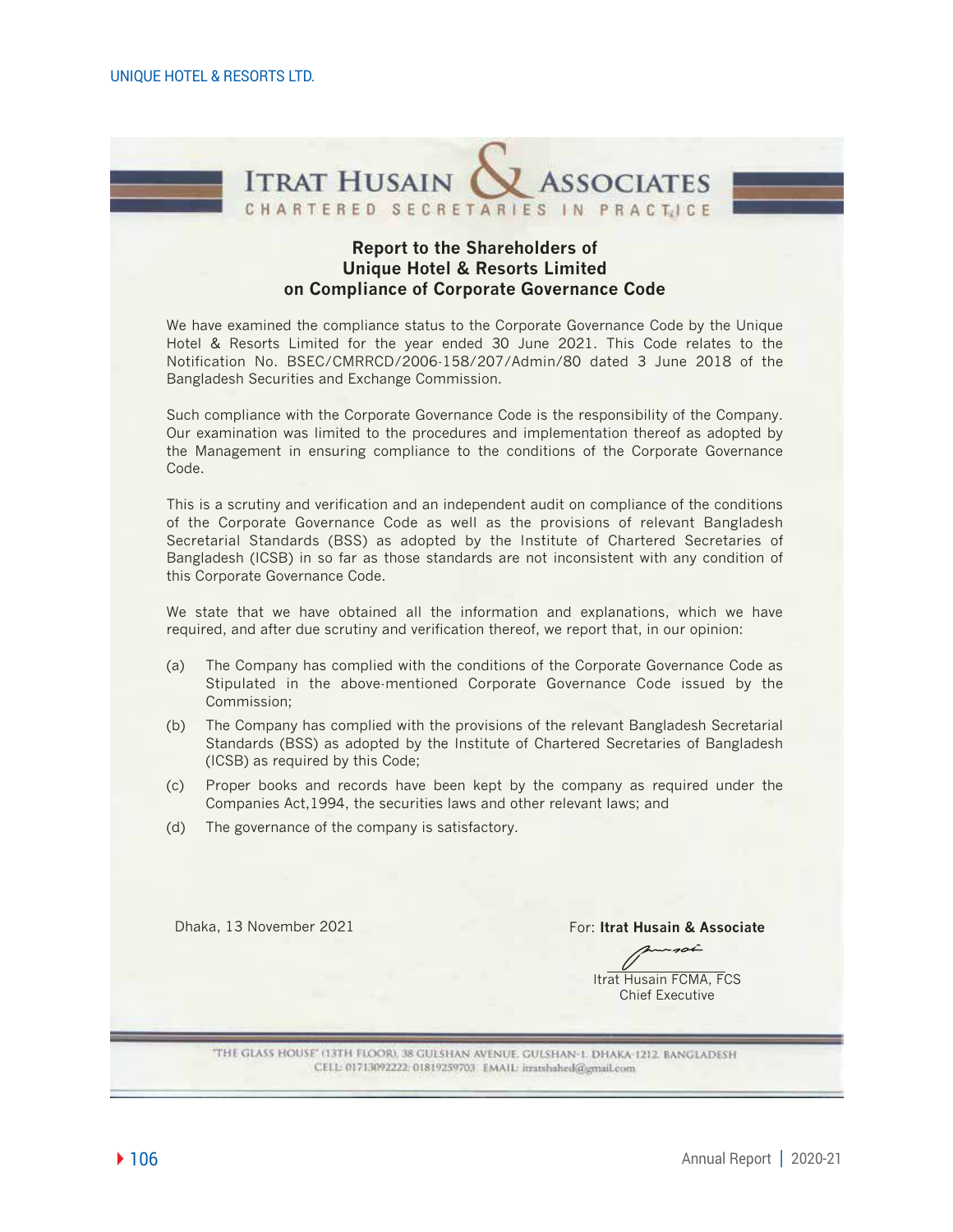#### Annexure-C

[As per condition No. 1(5) (xxvii)]

Status of compliance with the conditions imposed by the Commission's Notification No. BSEC/CMRRCD/2006-158/207/Admin/80, dated 3 June 2018 issued under section 2CC of the Securities and Exchange Ordinance, 1969.

# (Report under Condition No. 9)

| Condition       | Title                                                                                                                                                                                                                                                                                                                                         | <b>Compliance Status</b><br>(Put $\sqrt{ }$ in the appropriate column) |              | <b>Remarks</b>                                                                                       |  |
|-----------------|-----------------------------------------------------------------------------------------------------------------------------------------------------------------------------------------------------------------------------------------------------------------------------------------------------------------------------------------------|------------------------------------------------------------------------|--------------|------------------------------------------------------------------------------------------------------|--|
| No.             |                                                                                                                                                                                                                                                                                                                                               | Complied                                                               | Not complied |                                                                                                      |  |
| 1.              | <b>BOARD OF DIRECTORS (BOD):</b>                                                                                                                                                                                                                                                                                                              |                                                                        |              |                                                                                                      |  |
| 1.1             | Board's Size<br>[The total number of members of a Company's Board of<br>Directors (hereinafter referred to as "Board") shall not be<br>less than 5 (five) and more than 20 (twenty)].                                                                                                                                                         | $\sqrt{}$                                                              |              | The Board of Unique Hotel &<br>Resorts Limited is comprised<br>of 11 (Eleven) Directors.             |  |
| 1.2             | Independent Directors:                                                                                                                                                                                                                                                                                                                        |                                                                        |              |                                                                                                      |  |
| 1.2(a)          | At least one fifth (1/5) of the total number of Directors shall<br>be Independent Directors                                                                                                                                                                                                                                                   | $\sqrt{}$                                                              |              | UHRL Board comprised of 11 (Eleven)<br>Directors out of them 03 (three) are<br>Independent Director. |  |
| 1.2(b)          | Independent Director means a director:                                                                                                                                                                                                                                                                                                        |                                                                        |              |                                                                                                      |  |
| $1.2(b)$ (i)    | Who either does not hold any share in the Company or<br>holds not less than one percent (1%) shares of the total<br>paid-up shares of the Company                                                                                                                                                                                             | $\sqrt{}$                                                              |              | Two IndependentDirectors has no<br>holding and another one holding<br>nominal shares i.e., 0.05%.    |  |
| $1.2(b)$ (ii)   | Who is not a sponsor of the Company and is not connected<br>with the Company's any sponsor or Director or shareholder<br>who holds one percent (1%) or more shares of the total<br>paid-up shares of the Company on the basis of family<br>relationship. His/her family members also should not hold<br>above mentioned shares in the Company | $\sqrt{}$                                                              |              | No IndependentDirectors has any<br>relationship with Sponsor or Director<br>or shareholders          |  |
| $1.2(b)$ (iii)  | Who has not been executive of the Company in<br>immediately preceding 2 (two) financial years.                                                                                                                                                                                                                                                | $\sqrt{}$                                                              |              | They were never employed in this<br>Company                                                          |  |
| $1.2(b)$ (iv)   | Who does not have any other relationship, whether<br>pecuniary or otherwise, with the Company or its<br>subsidiary/associated companies                                                                                                                                                                                                       | $\sqrt{}$                                                              |              | All are non-executive Director                                                                       |  |
| 1.2(b) (v)      | Who is not a member or TREC (Trading Right Entitlement<br>Certificate) holder director or officer of any stock exchange                                                                                                                                                                                                                       | $\sqrt{ }$                                                             |              | No relation                                                                                          |  |
| $1.2(b)$ (vi)   | Who is not a shareholder, director excepting independent<br>director or officer of any member or TREC holder of stock<br>exchange or an intermediary of the capital market                                                                                                                                                                    | $\sqrt{}$                                                              |              | No relation with stock exchange or<br>capital market                                                 |  |
| $1.2(b)$ (vii)  | Who is not a partner or executive or was not a partner or an<br>executive during the preceding 3 (three) years of the<br>concerned Company's statutory audit firm or audit firm<br>engaged in internal audit services or audit firm conducting<br>special audit or professional certifying compliance of this code                            | $\sqrt{}$                                                              |              | No one was the employee of this<br>Company ever                                                      |  |
| $1.2(b)$ (viii) | Who shall not independent director in more than 5 (Five)<br>listed companies                                                                                                                                                                                                                                                                  | $\sqrt{}$                                                              |              | Not involved as<br>independent<br>director in more than 5 (Five) listed<br>Companies                 |  |
| $1.2(b)$ (ix)   | Who has not been convicted by a court of competent<br>jurisdiction as a defaulter in payment of any loan or<br>advance to a bank or Non-Bank Financial Institution (NBFI)                                                                                                                                                                     | $\sqrt{}$                                                              |              | No one been convicted by a court                                                                     |  |
| 1.2(b) (x)      | Who has not been convicted for a criminal offence<br>involving moral turpitude                                                                                                                                                                                                                                                                | $\sqrt{ }$                                                             |              | No one been convicted for a criminal<br>offence                                                      |  |
| 1.2(c)          | Independent Director(s) shall be appointed by the board of<br>directors and approved by the shareholders in the Annual<br><b>General Meeting (AGM)</b>                                                                                                                                                                                        | $\sqrt{ }$                                                             |              | Appointed by the board of directors<br>and approved by the shareholders in<br>the AGM                |  |
| 1.2(d)          | The post of Independent director(s) cannot remain vacant<br>for more than 90 (ninety) days                                                                                                                                                                                                                                                    | $\sqrt{ }$                                                             |              | There was no such vacancy has<br>occurredduring the period.                                          |  |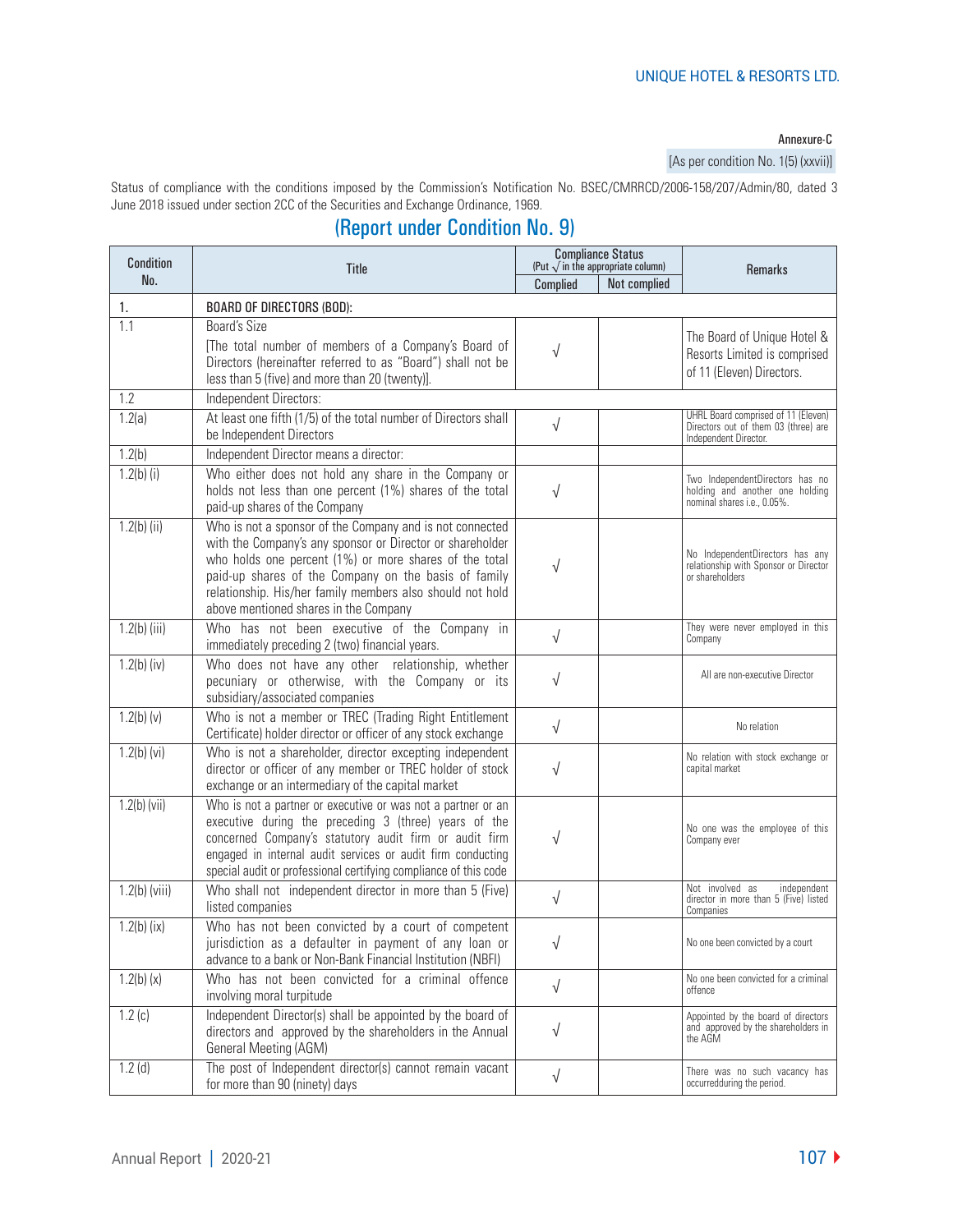| <b>Condition</b> | Title                                                                                                                                                                                                                                                                                                                                                                                                                             | <b>Compliance Status</b><br>(Put $\sqrt{ }$ in the appropriate column) |              | <b>Remarks</b>                                                                                                                                                                  |
|------------------|-----------------------------------------------------------------------------------------------------------------------------------------------------------------------------------------------------------------------------------------------------------------------------------------------------------------------------------------------------------------------------------------------------------------------------------|------------------------------------------------------------------------|--------------|---------------------------------------------------------------------------------------------------------------------------------------------------------------------------------|
| No.              |                                                                                                                                                                                                                                                                                                                                                                                                                                   | Complied                                                               | Not complied |                                                                                                                                                                                 |
| 1.2(e)           | The tenure of office of an Independent Director shall be for<br>a period of 3 (three) years, which may be extended for 1<br>(one) tenure only.<br>Provided that a former independent director may be<br>considered for reappointment for another tenure after a<br>time gap of one tenure, i.e., three years from his or her<br>completion of consecutive two tenures [i.e. six years]:                                           | $\sqrt{}$                                                              |              | Complied as per the CG Code                                                                                                                                                     |
| 1.3              | Qualification of Independent Director (ID)                                                                                                                                                                                                                                                                                                                                                                                        |                                                                        |              |                                                                                                                                                                                 |
| 1.3(a)           | Independent Director shall be a knowledgeable individual<br>with integrity who is able to ensure compliance with<br>financial laws regulatory requirements and corporate laws<br>and can make meaningful contribution to business.                                                                                                                                                                                                | √                                                                      |              | The qualification and background of<br>Independent Directors justify their<br>ability as such.                                                                                  |
| 1.3(b)           | Independent director shall have following qualifications:                                                                                                                                                                                                                                                                                                                                                                         |                                                                        |              |                                                                                                                                                                                 |
| 1.3(b)(i)        | Business Leader who is or was a promoter or director of an<br>unlisted Company having minimum paid-up capital of<br>Tk.100.00 million or any listed Company or a member of<br>any national or international chamber of commerce or<br>business association.                                                                                                                                                                       | $\sqrt{}$                                                              |              | Independent Directors are Corporate<br>Leader and have knowledge on<br>Business, economics, finance etc.                                                                        |
| 1.3(b)(ii)       | Corporate Leader who is or was a top level executive not<br>lower than Chief Executive Officer or Managing Director or<br>Chief Financial Officer or Head of Finance Or Accounts or<br>Company Secretary or Head of internal Audit and<br>Compliance or Head of Legal Service or a candidate with<br>equivalent position of an unlisted Company having<br>minimum paid up capital of TK 100.00 million or of a listed<br>Company. | √                                                                      |              | Two Independent Directors is<br>renowned corporate top leader and<br>another one is Practicing Chartered<br>Accountant.                                                         |
| 1.3(b)(iii)      | Former official of government or statutory or autonomous<br>or regulatory body in the position not below 5th Grade of<br>the national pay scale, Who has at least educational<br>background of bachelor degree in economics or commerce<br>or business or Law.                                                                                                                                                                    | $\sqrt{}$                                                              |              | Do                                                                                                                                                                              |
| 1.3(b)(iv)       | University teacher who has educational background in<br>Economics or Commerce or Business Studies or Law.                                                                                                                                                                                                                                                                                                                         | $\sqrt{ }$                                                             |              | Do                                                                                                                                                                              |
| 1.3(b)(v)        | Professional who is or was an advocate practicing at least<br>in the High Court Division of Bangladesh Supreme Court or<br>a Chartered Accountant or Cost and Management<br>Accountant or Chartered Financial Analyst or Chartered<br>Certified Accountant or Certified Public Accountant or<br>Chartered Management Accountant or Chartered Secretary<br>or equivalent qualification.                                            | $\sqrt{}$                                                              |              | One Independent Director is<br>the fellow member of ICSB &<br>ICAB, another one is the fellow<br>member of ICAB and another<br>was renowned hospitality<br>industry specialist. |
| 1.3(c)           | The independent director shall have at least 10 (ten) years<br>of experience in any filed mentioned in clause (b)                                                                                                                                                                                                                                                                                                                 | $\sqrt{ }$                                                             |              | All independent directors have more<br>than 10 (ten) years of experience                                                                                                        |
| 1.3(d)           | In special cases, the above qualification or experiences<br>may be relaxed subject to prior approval of the<br>Commission.                                                                                                                                                                                                                                                                                                        | $\sqrt{ }$                                                             |              | No such situation has occurred                                                                                                                                                  |
| 1.4              | Duality of Chairperson of the Board of Directors and Managing Directors or Chief Executive Officer :-                                                                                                                                                                                                                                                                                                                             |                                                                        |              |                                                                                                                                                                                 |
| 1.4(a)           | The position of the Chairperson of the Board and the<br>Managing Director (MD) and /or Chief Executive Officer<br>(CEO) of the Company shall be filled by different<br>individuals.                                                                                                                                                                                                                                               | $\sqrt{ }$                                                             |              | Chairperson of the Board and MD /<br>CEO are different individuals.                                                                                                             |
| 1.4(b)           | The managing Director (MD) and/or Chief Executive Officer<br>(CEO) of a listed Company shall not hold the same position<br>in another listed Company.                                                                                                                                                                                                                                                                             | $\sqrt{ }$                                                             |              | In Practice                                                                                                                                                                     |
| 1.4(c)           | The Chairperson of the Board shall be elected from among<br>the non-executive directors of the Company.                                                                                                                                                                                                                                                                                                                           | $\sqrt{ }$                                                             |              | In Practice                                                                                                                                                                     |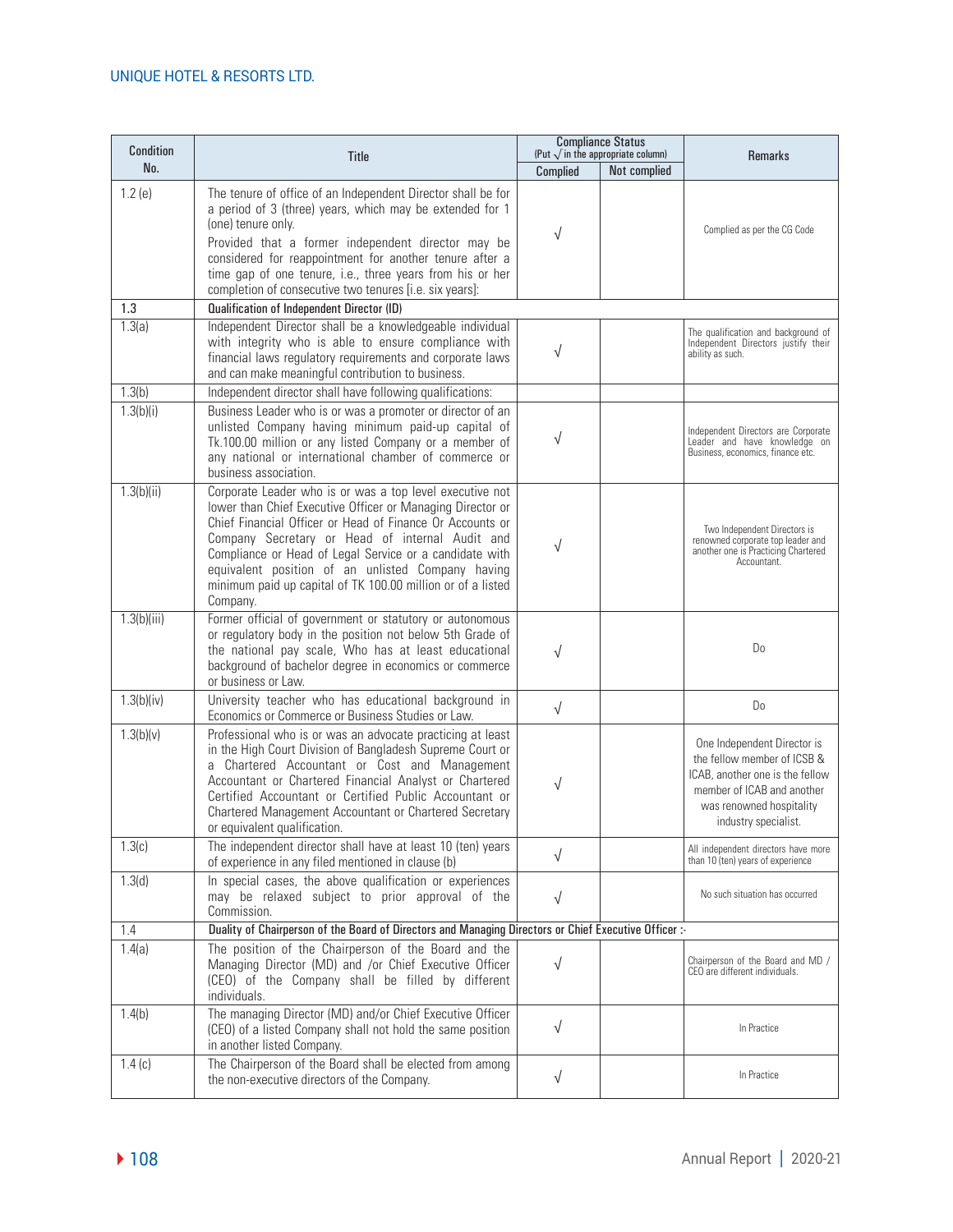| Condition   | <b>Title</b>                                                                                                                                                                                                                                                                         | <b>Compliance Status</b><br>(Put $\sqrt{ }$ in the appropriate column) |              |                                                                                |
|-------------|--------------------------------------------------------------------------------------------------------------------------------------------------------------------------------------------------------------------------------------------------------------------------------------|------------------------------------------------------------------------|--------------|--------------------------------------------------------------------------------|
| No.         |                                                                                                                                                                                                                                                                                      | Complied                                                               | Not complied | <b>Remarks</b>                                                                 |
| $1.4$ (d)   | The Board shall clearly define respective roles and<br>responsibilities of the Chairperson and the Managing<br>Director and /or Chief Executive Officer.                                                                                                                             | $\sqrt{ }$                                                             |              | In Practice                                                                    |
| 1.4(e)      | In the absence of the Chairperson of the Board, the<br>remaining members may elect one of themselves from<br>non-executive directors as Chairperson for that particular<br>Boards meeting the reason of absence of the regular<br>Chairperson shall be duly recorded in the minutes. | $\sqrt{}$                                                              |              | In Practice                                                                    |
| 1.5         | The Directors' Report to Shareholders                                                                                                                                                                                                                                                |                                                                        |              |                                                                                |
| 1.5(i)      | Industry outlook & possible future development in the<br>industry                                                                                                                                                                                                                    | $\sqrt{ }$                                                             |              | The Directors' Report complies with<br>the CG code.                            |
| 1.5(ii)     | Segment- wise or product- wise performance                                                                                                                                                                                                                                           | $\sqrt{}$                                                              |              | In Practice                                                                    |
| 1.5(iii)    | Risks and concerns including internal and external risk<br>factors, threat to sustainability and negative impact on<br>environment, if any.                                                                                                                                          | √                                                                      |              | Do                                                                             |
| 1.5(iv)     | A discussion on Cost of Goods sold, Gross Profit and Net<br>Profit Margin and Net profit Margin, Where applicable                                                                                                                                                                    | $\sqrt{ }$                                                             |              | Do                                                                             |
| 1.5(v)      | Discussion on continuity of any Extra-Ordinary activities<br>and their implication (gain or loss)                                                                                                                                                                                    | $\sqrt{ }$                                                             |              | Do                                                                             |
| 1.5(vi)     | A detailed discussion on related party transactions<br>alongwith a statement showing amount, nature of related<br>party, nature of transactions and basis of transactions of all<br>relatedparty transactions;                                                                       | $\sqrt{ }$                                                             |              | Do                                                                             |
| 1.5(vii)    | A statement of utilization of proceeds raised through<br>publicissues, rights issues and/or any other instruments;                                                                                                                                                                   | $\sqrt{ }$                                                             |              | Completed the utilization in 2017                                              |
| 1.5(viii)   | An explanation if the financial results deteriorate after the<br>Company goes for IPO, RPO, Rights offer, Direct listing etc.                                                                                                                                                        | $\sqrt{ }$                                                             |              | Do                                                                             |
| 1.5(ix)     | An explanation on any significant variance that occurs<br>between Quarterly Financial performances and Annual<br><b>Financial Statements;</b>                                                                                                                                        | √                                                                      |              | Detailed explanation has given in the<br>directors report                      |
| 1.5(x)      | A statement of Remuneration paid to directors including<br>independent directors                                                                                                                                                                                                     | $\sqrt{ }$                                                             |              | Related statement has been stated in<br>the annexure - of the Directors report |
| 1.5(x)      | A statement that The financial statements present fairly its<br>state of affairs, the result of its operations, cash flows and<br>changes in equity                                                                                                                                  | $\sqrt{ }$                                                             |              | Do                                                                             |
| 1.5(xii)    | Proper books of accounts have been maintained                                                                                                                                                                                                                                        | $\sqrt{}$                                                              |              | Do                                                                             |
| 1.5(xiii)   | A statement that appropriate accounting policies have<br>been consistently applied in preparation of the financial<br>statements and that the accounting estimates are based on<br>reasonable and prudent judgment                                                                   | $\sqrt{ }$                                                             |              | Do                                                                             |
| $-1.5(xiv)$ | IAS/BAS/IFRS/BFRS, as applicable in Bangladesh, have<br>been followed and adequate disclosure for any departure                                                                                                                                                                      | $\sqrt{ }$                                                             |              | Do                                                                             |
| 1.5(xv)     | A statement that the system of internal control is sound in<br>design and has been effectively implemented and<br>monitored                                                                                                                                                          | $\sqrt{ }$                                                             |              | Do                                                                             |
| 1.5(xvi)    | A statement that minority shareholders have been<br>protected from abusive actions by, or in the interest of,<br>controlling shareholders acting either directly or indirectly<br>and have effective means of redress.                                                               | $\sqrt{ }$                                                             |              | Do                                                                             |
| 1.5(xvii)   | A statement that there is no significant doubt upon the<br>issuer Company's ability to continue as a going concern, if<br>the issuer Company is not considered to be a going<br>concern, the fact along with reasons there of shall be<br>disclosed;                                 | √                                                                      |              | Do                                                                             |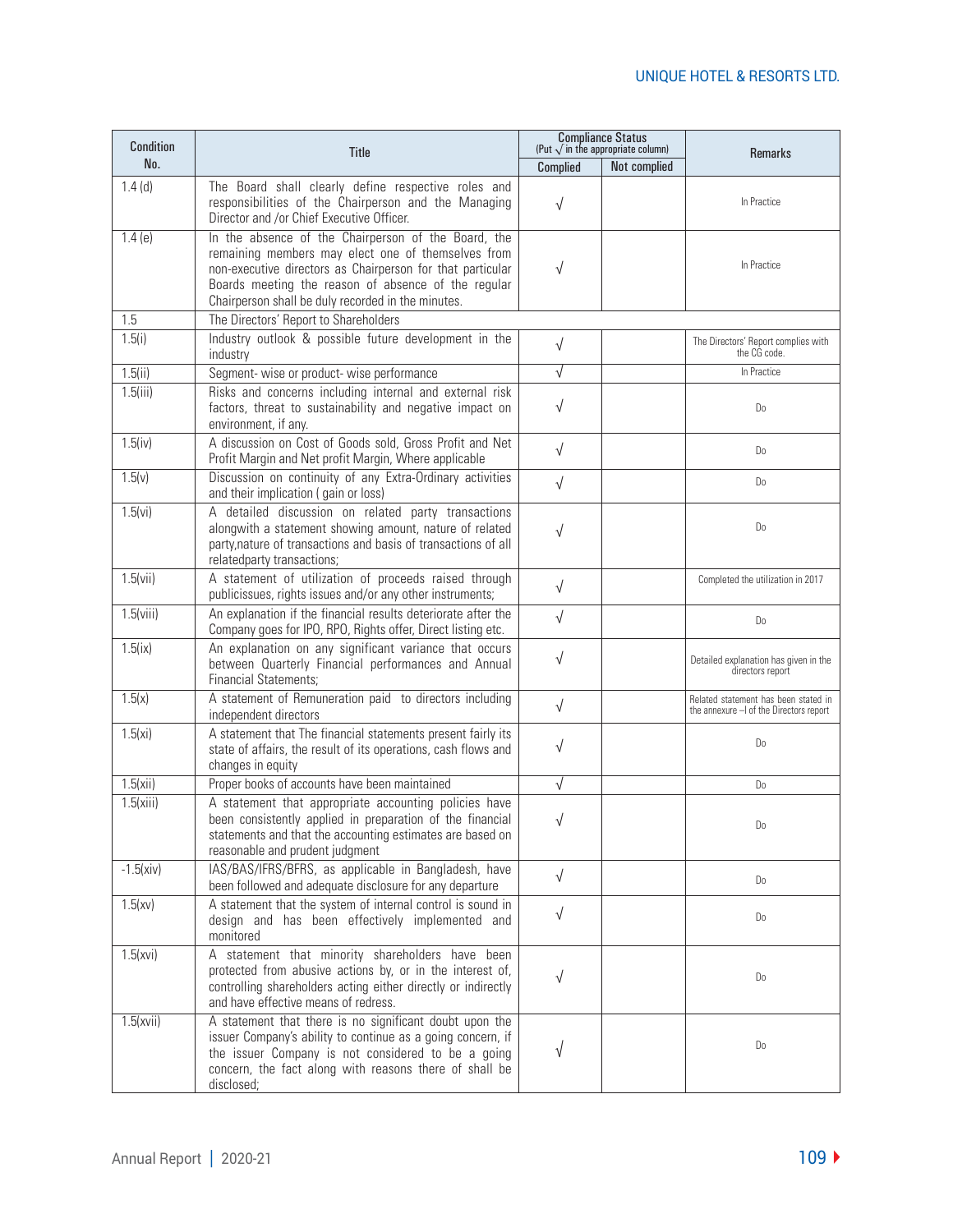| <b>Condition</b> | <b>Title</b>                                                                                                                                                                                                                              |            | <b>Compliance Status</b><br>(Put $\sqrt{}$ in the appropriate column) | <b>Remarks</b>                                                            |
|------------------|-------------------------------------------------------------------------------------------------------------------------------------------------------------------------------------------------------------------------------------------|------------|-----------------------------------------------------------------------|---------------------------------------------------------------------------|
| No.              |                                                                                                                                                                                                                                           | Complied   | Not complied                                                          |                                                                           |
| 1.5(xviii)       | An explanation that significant deviations from the last<br>year's operating results of the issuer Company shall be<br>highlighted and the reasons thereof shall be explained;                                                            | $\sqrt{}$  |                                                                       | Statement given highlighting the<br>reason                                |
| 1.5(xix)         | A statement where key operating and financial data of at<br>least preceding 5 (five) years shall be summarized.                                                                                                                           | $\sqrt{}$  |                                                                       | Stated in the Annexure - I of the<br>Directors report                     |
| 1.5(xx)          | An explanation on the reasons if the issuer Company has<br>not declared dividend (cash or stock) for the year                                                                                                                             | $\sqrt{}$  |                                                                       | 10% cash dividend has been<br>recommended for the general<br>shareholders |
| 1.5(xxi)         | Board's statement to the effect that no bonus share or<br>stock dividend has been or shall be declared as interim<br>dividend                                                                                                             | √          |                                                                       | Stated in the Directors Report                                            |
| 1.5(xxii)        | The total number of Board meetings held during the year<br>and attendance by each director                                                                                                                                                | $\sqrt{}$  |                                                                       | Stated in the Annexure - I of the<br>Directors report                     |
| 1.5(xxiii)       | Pattern of shareholding and name wise details (disclosing aggregate number of shares):                                                                                                                                                    |            |                                                                       |                                                                           |
| $1.5(xxiii)$ (a) | Parent/Subsidiary/Associated Companies and other related<br>parties (Name wise details)                                                                                                                                                   | $\sqrt{}$  |                                                                       | Do                                                                        |
| $1.5(xxiii)$ (b) | Directors, Chief Executive Officer (CEO), Company Secretary<br>(CS), Chief Financial Officer (CFO), Head of Internal Audit (HIA)<br>and their spouses and minor children (Name wise details)                                              | $\sqrt{}$  |                                                                       | Do                                                                        |
| $1.5(xxiii)$ (c) | Executives                                                                                                                                                                                                                                | $\sqrt{}$  |                                                                       | Do                                                                        |
| $1.5(xxiii)$ (d) | Shareholders holding ten percent (10%) or more voting<br>interest in the Company (Name wise details)                                                                                                                                      | $\sqrt{ }$ |                                                                       | Borak Real Estate Ltd. is holding<br>19.37% shares                        |
| 1.5(xxiii)       | Pattern of shareholding and name wise details (disclosing aggregate number of shares):                                                                                                                                                    |            |                                                                       |                                                                           |
| 1.5(xxiv)(a)     | A brief resume of the Director                                                                                                                                                                                                            | √          |                                                                       | Stated in the Annexure - I of the Directors report                        |
| 1.5(xxiv)(b)     | Nature of his /her expertise in specific functional areas                                                                                                                                                                                 | $\sqrt{}$  |                                                                       | D <sub>0</sub>                                                            |
| 1.5(xxiv)(c)     | Name of companies in which the person also holds the<br>directorship and the membership of committees of that Board.                                                                                                                      | $\sqrt{ }$ |                                                                       | Do                                                                        |
| 1.5(xxy)         | Management's Discussion and Analysis signed by CEO or MD presenting detailed analysis of the Company's position<br>and operations along with a brief discussion of changes in the financial statements, among others, focusing on:        |            |                                                                       |                                                                           |
| $1.5$ (xxv)(a)   | Accounting policies and estimation for preparation of<br>financial statements                                                                                                                                                             | $\sqrt{ }$ |                                                                       | Stated in the Annexure - I of the<br>Directors report                     |
| 1.5(xxv)(b)      | Changes in accounting policies and estimation, if any,<br>clearly describing the effect on financial performance or<br>results and financial position as well as cash flows in<br>absolute figure for such changes                        | $\sqrt{}$  |                                                                       | Do                                                                        |
| $1.5$ (xxv)(c)   | Comparative analysis (including effects of inflation) of<br>financial performance or results and financial position as<br>well as cash flows for current financial year with<br>immediate preceding five years explaining reasons thereof | $\sqrt{}$  |                                                                       | Do                                                                        |
| 1.5(xxv)(d)      | Compare such financial performance or results and<br>financial position as well as cash flows with the peer<br>industry scenario                                                                                                          | $\sqrt{}$  |                                                                       | D <sub>o</sub>                                                            |
| $1.5$ (xxv)(e)   | Briefly explain the financial and economic scenario of the<br>country and the globe                                                                                                                                                       | $\sqrt{ }$ |                                                                       | D <sub>0</sub>                                                            |
| $1.5$ (xxv)(f)   | Risks and concerns issues related to the financial<br>statements, explaining such risk and concerns mitigation<br>plan of the Company                                                                                                     | $\sqrt{ }$ |                                                                       | Do                                                                        |
| 1.5(xxv)(g)      | Future plan or projection or forecast for Company's<br>operation, performance and financial position, with<br>justification thereof i.e., actual position shall be explained<br>to the shareholders in the next AGM                       | $\sqrt{}$  |                                                                       | Do                                                                        |
| 1.5(xxvi)        | Declaration or certification by the CEO and the CFO to the<br>Board as required under condition No. 3(3) shall be<br>disclosed as per Annexure-A                                                                                          | $\sqrt{}$  |                                                                       | Inserted in the annual report                                             |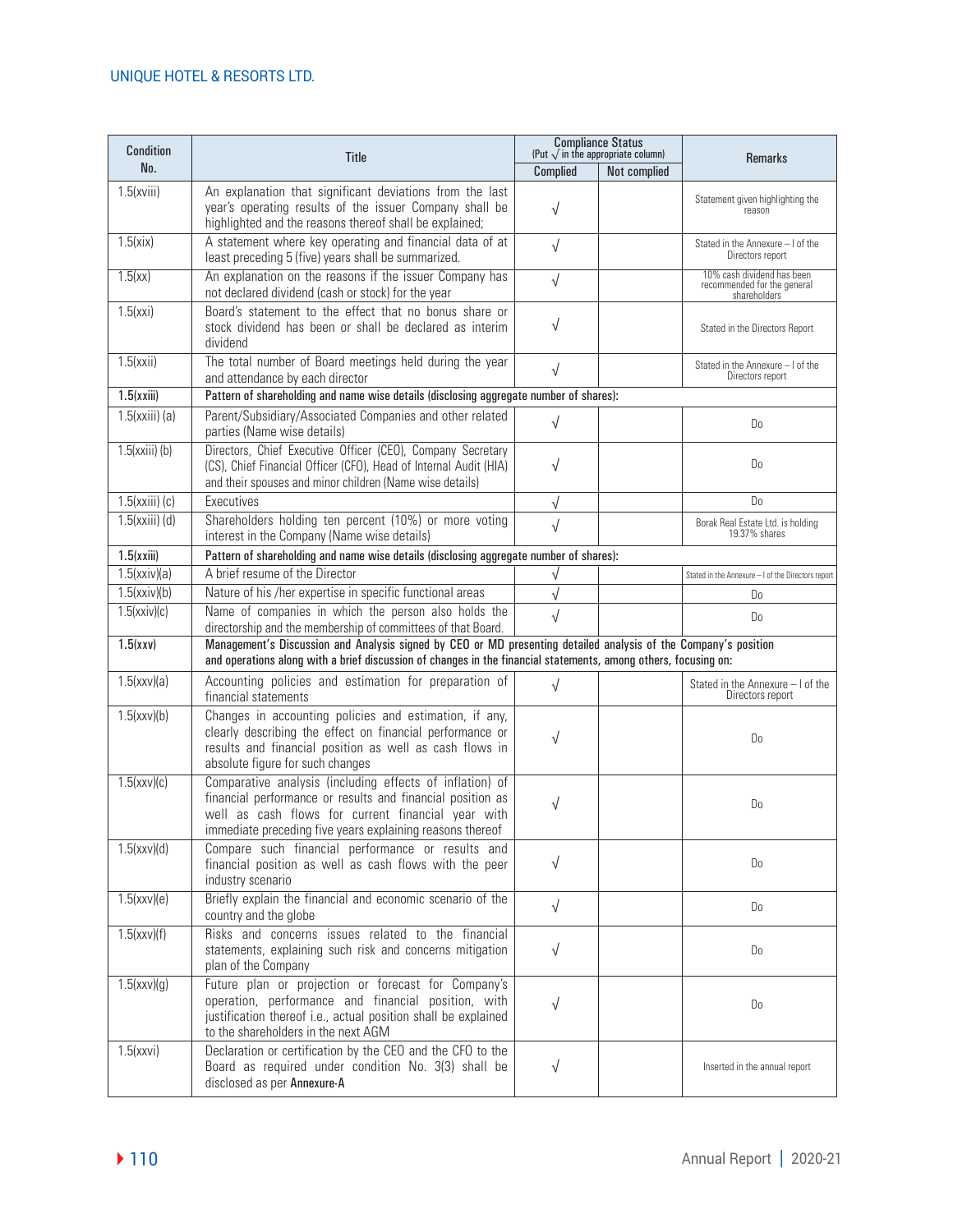| Condition      | Title                                                                                                                                                                                                                                                                                                                                                                       | <b>Compliance Status</b><br>(Put $\sqrt{}$ in the appropriate column) |              | <b>Remarks</b>                                                                                                                                      |
|----------------|-----------------------------------------------------------------------------------------------------------------------------------------------------------------------------------------------------------------------------------------------------------------------------------------------------------------------------------------------------------------------------|-----------------------------------------------------------------------|--------------|-----------------------------------------------------------------------------------------------------------------------------------------------------|
| No.            |                                                                                                                                                                                                                                                                                                                                                                             | Complied                                                              | Not complied |                                                                                                                                                     |
| 1.5(xxvii)     | The report as well as certificate regarding compliance of<br>conditions of this Code as required under condition No. 9<br>shall be disclosed as per Annexure-B and Annexure-C.                                                                                                                                                                                              | $\sqrt{}$                                                             |              | Stated in the annual report                                                                                                                         |
| 1.6            | Meetings of the Board of Directors                                                                                                                                                                                                                                                                                                                                          |                                                                       |              | Relevant clauses of the BSSs of ICSB are being followed by the compan                                                                               |
| 1.7            | Code of Conduct for the Chairperson, other Board members and Chief Executive Officer                                                                                                                                                                                                                                                                                        |                                                                       |              |                                                                                                                                                     |
| 1.7(a)         | The Board shall lay down a code of conduct, based on the<br>recommendation of the Nomination and Remuneration<br>Committee (NRC) at condition No. 6, for the Chairperson of<br>the Board, other board members and Chief Executive<br>Officer of the Company                                                                                                                 |                                                                       |              | Stated in the Annexure - I of the<br>Directors report                                                                                               |
| 1.7(b)         | The code of conduct as determined by the NRC shall be<br>posted on the website of the Company including, among<br>others, prudent conduct and behavior; confidentiality;<br>conflict of interest; compliance with laws, rules and<br>regulations; prohibition of insider trading; relationship with<br>environment, employees, customers and suppliers; and<br>independency |                                                                       |              | The CoC as determined by the NRC is<br>posted on the Website                                                                                        |
| $\overline{2}$ | Governance of Board of Directors of Subsidiary Company.                                                                                                                                                                                                                                                                                                                     |                                                                       |              |                                                                                                                                                     |
| 2(a)           | Provisions relating to the composition of the Board of the<br>holding Company shall be made applicable to the<br>composition of the Board of the subsidiary Company                                                                                                                                                                                                         | $\sqrt{}$                                                             |              | Unique Meghnaghat Power Limited is<br>the subsidiary Company                                                                                        |
| 2(b)           | At least 1 (one) independent director on the Board of the<br>holding Company shall be a director on the Board of the<br>subsidiary Company                                                                                                                                                                                                                                  | $\sqrt{}$                                                             |              | Two Directors are representing in the board<br>of the subsidiary company and out of them<br>one is the Chairman of the Subsidiary<br>Company Board. |
| 2(c)           | The minutes of the Board meeting of the subsidiary<br>Company shall be placed for review at the following Board<br>meeting of the holding Company                                                                                                                                                                                                                           | $\sqrt{}$                                                             |              | Relevant clauses of the BSSs of ICSB are<br>being followed                                                                                          |
| 2(d)           | The minutes of the respective Board meeting of the holding<br>Company shall state that they have reviewed the affairs of<br>the subsidiary Company also.                                                                                                                                                                                                                    | $\sqrt{ }$                                                            |              | Do                                                                                                                                                  |
| 2(e)           | The Audit Committee of the holding Company shall also<br>review the financial statements, in particular the<br>investments made by the subsidiary Company.                                                                                                                                                                                                                  | $\sqrt{}$                                                             |              | Do                                                                                                                                                  |
| 3.             | Managing Director (MD) or Chief Executive Officer (CEO), Chief Financial Officer (CFO), Head of Internal Audit and Compliance<br>(HIAC) and Company Secretary (CS).                                                                                                                                                                                                         |                                                                       |              |                                                                                                                                                     |
| 3.1            | Appointment                                                                                                                                                                                                                                                                                                                                                                 |                                                                       |              |                                                                                                                                                     |
| 3.1(a)         | The Board shall appoint a Managing Director (MD) or Chief<br>Executive Officer (CEO), a Company Secretary (CS), a Chief<br>Financial Officer (CFO) and a Head of Internal Audit and<br>Compliance (HIAC)                                                                                                                                                                    | $\sqrt{}$                                                             |              | Complied with the condition fully                                                                                                                   |
| 3.1(b)         | The positions of the Managing Director (MD) or Chief<br>Executive Officer (CEO), Company Secretary (CS), Chief<br>Financial Officer (CFO) and Head of Internal Audit and<br>Compliance (HIAC) shall be filled by different individuals                                                                                                                                      | √                                                                     |              | Do                                                                                                                                                  |
| 3.1(c)         | The MD or CEO, CS, CFO and HIAC of a listed Company<br>shall not hold any executive position in any other Company<br>at the same time                                                                                                                                                                                                                                       | $\sqrt{}$                                                             |              | Do                                                                                                                                                  |
| $3.1$ (d)      | Board shall clearly define respective roles,<br>The<br>responsibilities and duties of the CFO, the HIAC and the CS                                                                                                                                                                                                                                                          | $\sqrt{}$                                                             |              | D <sub>0</sub>                                                                                                                                      |
| 3.1(e)         | The MD or CEO, CS, CFO and HIAC shall not be removed<br>from their position without approval of the Board as well as<br>immediate dissemination to the Commission and stock<br>exchange(s)                                                                                                                                                                                  | √                                                                     |              | No such incident occurred                                                                                                                           |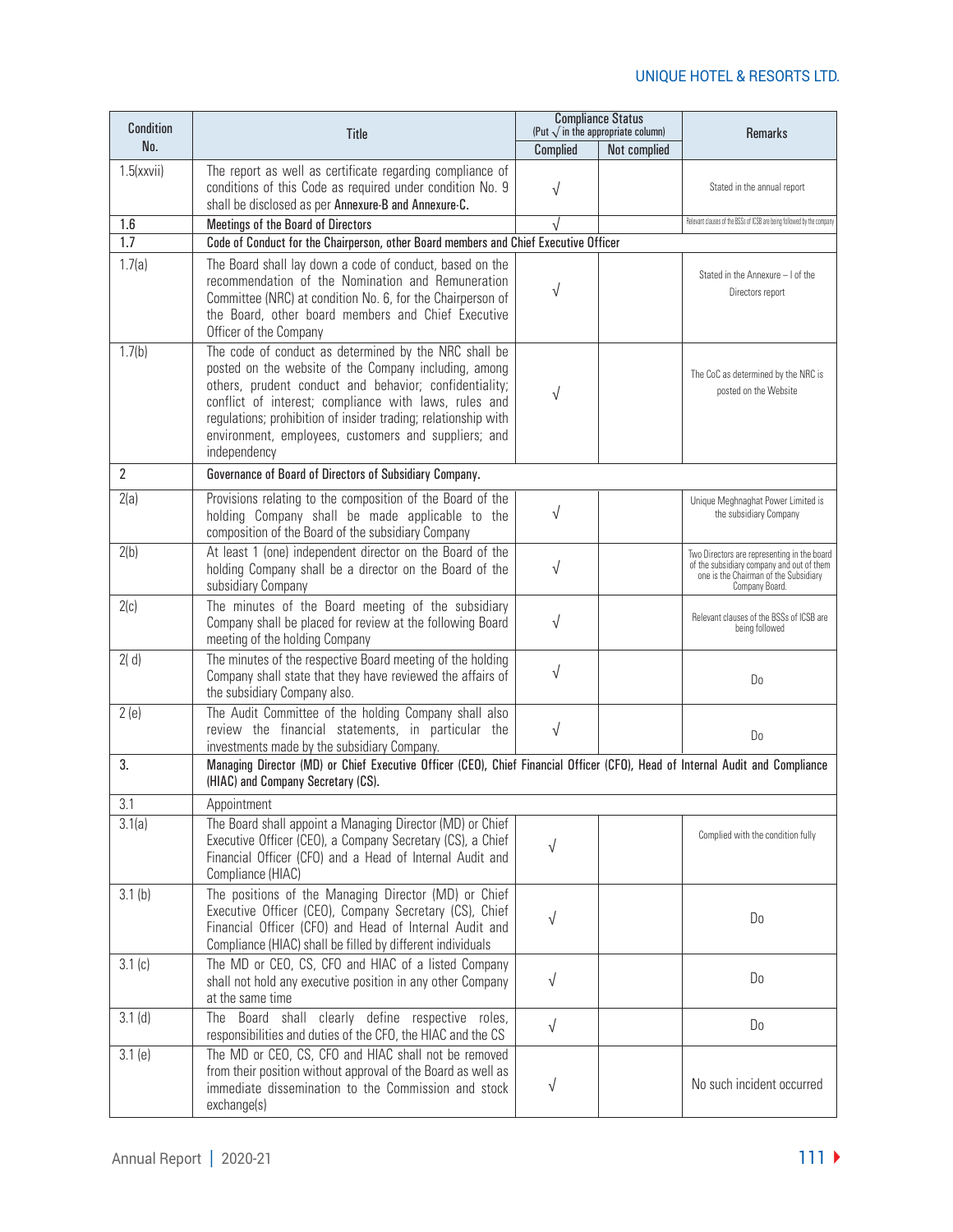| Condition           | Title                                                                                                                                                                                                                                                                                                                                                                                                                                                                                                                                                                 | <b>Compliance Status</b><br>(Put $\sqrt{ }$ in the appropriate column) |              | <b>Remarks</b>                                                                                                        |
|---------------------|-----------------------------------------------------------------------------------------------------------------------------------------------------------------------------------------------------------------------------------------------------------------------------------------------------------------------------------------------------------------------------------------------------------------------------------------------------------------------------------------------------------------------------------------------------------------------|------------------------------------------------------------------------|--------------|-----------------------------------------------------------------------------------------------------------------------|
| No.                 |                                                                                                                                                                                                                                                                                                                                                                                                                                                                                                                                                                       | Complied                                                               | Not complied |                                                                                                                       |
| 3.2                 | Requirement to attend Board of Directors' Meetings                                                                                                                                                                                                                                                                                                                                                                                                                                                                                                                    | $\sqrt{ }$                                                             |              | Complied                                                                                                              |
| 3.3                 | Duties of Managing Director (MD) or Chief Executive Officer (CEO) and Chief Financial Officer (CFO)                                                                                                                                                                                                                                                                                                                                                                                                                                                                   |                                                                        |              |                                                                                                                       |
| 3.3(a)              | The MD or CEO and CFO shall certify to the Board that they<br>have reviewed financial statements for the year and that to<br>the best of their knowledge and belief.                                                                                                                                                                                                                                                                                                                                                                                                  | $\sqrt{}$                                                              |              | Certified by the Managing<br>Director and CFO & disclosed<br>in the Annual Report                                     |
| 3.3(a)(i)           | These statements do not contain any materially untrue<br>statement or omit any material fact or contain statements<br>that might be misleading;                                                                                                                                                                                                                                                                                                                                                                                                                       | $\sqrt{ }$                                                             |              | Do                                                                                                                    |
| 3.3(a)(ii)          | These statements together present a true and fair view of<br>the Company's affairs and are in compliance with existing<br>accounting standards and applicable laws                                                                                                                                                                                                                                                                                                                                                                                                    | $\sqrt{}$                                                              |              | Do                                                                                                                    |
| 3.3(b)              | The MD or CEO and CFO shall also certify that there are, to<br>the best of knowledge and belief, no transactions entered<br>into by the Company during the year which are fraudulent,<br>illegal or in violation of the code of conduct for the<br>Company's Board or its members;                                                                                                                                                                                                                                                                                    | $\sqrt{}$                                                              |              | Do                                                                                                                    |
| 3.3(c)              | The certification of the MD or CEO and CFO shall be<br>disclosed in the Annual Report.                                                                                                                                                                                                                                                                                                                                                                                                                                                                                | $\sqrt{}$                                                              |              | Disclosed in the annual report                                                                                        |
| 4                   | <b>Board of Directors' Committee.</b>                                                                                                                                                                                                                                                                                                                                                                                                                                                                                                                                 |                                                                        |              |                                                                                                                       |
| 4.i                 | <b>Audit Committee</b>                                                                                                                                                                                                                                                                                                                                                                                                                                                                                                                                                | √                                                                      |              | complied                                                                                                              |
| 4.ii                | Nomination and Remuneration Committee.                                                                                                                                                                                                                                                                                                                                                                                                                                                                                                                                | $\sqrt{ }$                                                             |              | Do                                                                                                                    |
| 5                   | <b>AUDIT COMMITTEE:</b>                                                                                                                                                                                                                                                                                                                                                                                                                                                                                                                                               |                                                                        |              |                                                                                                                       |
| 5(i)                | Responsibility to the Board of Directors                                                                                                                                                                                                                                                                                                                                                                                                                                                                                                                              | $\sqrt{}$                                                              |              |                                                                                                                       |
| $\overline{5.1(a)}$ | The Company shall have an Audit Committee as a<br>sub-committee of the Board of Directors                                                                                                                                                                                                                                                                                                                                                                                                                                                                             | $\sqrt{}$                                                              |              | The sub-committee of the Board is in place                                                                            |
| 5.1(b)              | The Audit Committee shall assist the BOD in ensuring that<br>the financial statements reflect true and fair view of the<br>state of affairs of the Company and in ensuring a good<br>monitoring system within the business                                                                                                                                                                                                                                                                                                                                            | $\sqrt{}$                                                              |              | In Practice                                                                                                           |
| 5.1(c)              | The Audit Committee shall responsible to the BOD. The<br>duties of the Audit Committee shall be clearly set forth in<br>writing                                                                                                                                                                                                                                                                                                                                                                                                                                       | $\sqrt{}$                                                              |              | Do                                                                                                                    |
| 5.2                 | <b>Constitution of the Audit Committee</b>                                                                                                                                                                                                                                                                                                                                                                                                                                                                                                                            | $\sqrt{}$                                                              |              | In Practice                                                                                                           |
| 5.2(a)              | The Audit Committee shall be composed of at least 3<br>(three) members                                                                                                                                                                                                                                                                                                                                                                                                                                                                                                | $\sqrt{\phantom{a}}$                                                   |              | The Audit Committee is composed<br>with 3 (Three) members.                                                            |
| 5.2(b)              | The BOD shall appoint members of the Audit Committee<br>who shall be directors of the Company and shall include at<br>least 1 (one) independent director.                                                                                                                                                                                                                                                                                                                                                                                                             | $\sqrt{}$                                                              |              | The members of the Audit<br>Committee are appointed by the<br>Board which includes 02 (Two)<br>Independent Directors. |
| 5.2(c)              | All members of the audit committee should be "financially<br>literate" and at least 1 (one) member shall have accounting<br>or related financial management background and 10 (ten)<br>years of such experience                                                                                                                                                                                                                                                                                                                                                       | $\sqrt{}$                                                              |              | All members of the Committee has<br>are more than 10 years'<br>experience.                                            |
| 5.2(d)              | When the term of service of any Committee member<br>expires or there is any circumstance causing any<br>Committee member to be unable to hold office before<br>expiration of the term of service, thus making the number<br>of the Committee members to be lower than the prescribed<br>number of 3 (three) persons, the Board shall appoint the<br>new Committee member to fill up the vacancy immediately<br>or not later than 1 (one) month from the date of vacancy in<br>the Committee to ensure continuity of the performance of<br>work of the Audit Committee | V                                                                      |              | In Practice                                                                                                           |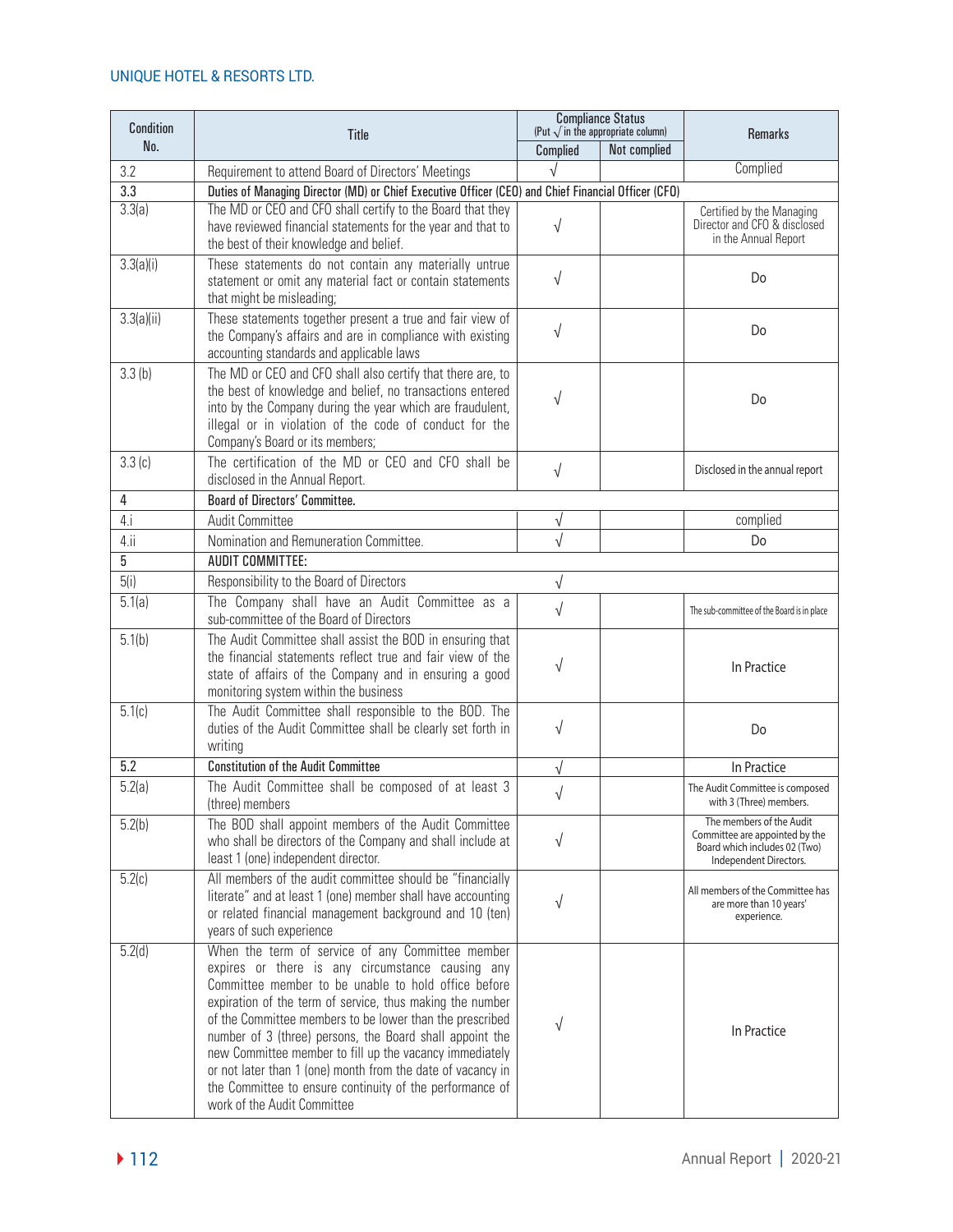| Condition | Title                                                                                                                                                                                                                                                                                                                                                                        | <b>Compliance Status</b><br>(Put $\sqrt{ }$ in the appropriate column) |              | <b>Remarks</b>                                                                                          |
|-----------|------------------------------------------------------------------------------------------------------------------------------------------------------------------------------------------------------------------------------------------------------------------------------------------------------------------------------------------------------------------------------|------------------------------------------------------------------------|--------------|---------------------------------------------------------------------------------------------------------|
| No.       |                                                                                                                                                                                                                                                                                                                                                                              | Complied                                                               | Not complied |                                                                                                         |
| 5.2(e)    | The Company Secretary shall act as the Secretary of the<br><b>Audit Committee</b>                                                                                                                                                                                                                                                                                            | $\sqrt{2}$                                                             |              | D <sub>0</sub>                                                                                          |
| 5.2(f)    | The quorum of the Audit Committee meeting shall not<br>constitute without at least 1 (one) independent director                                                                                                                                                                                                                                                              | $\sqrt{ }$                                                             |              | D <sub>0</sub>                                                                                          |
| 5.3       | <b>Chairperson of the Audit Committee</b>                                                                                                                                                                                                                                                                                                                                    |                                                                        |              |                                                                                                         |
| 5.3(a)    | The Board shall select 1 (one) member of the Audit<br>Committee to be Chairperson of the Audit Committee, who<br>shall be an independent director                                                                                                                                                                                                                            | $\sqrt{}$                                                              |              | Mr. Mohammad Forkan Uddin<br>FCA, Independent Director is<br>the Chairperson of the Audit<br>Committee. |
| 5.3(b)    | In the absence of the Chairperson of the Audit Committee,<br>the remaining members may elect one of themselves as<br>Chairperson for that particular meeting, in that case there<br>shall be no problem of constituting a quorum as required<br>under condition No. 5(4)(b) and the reason of absence of<br>the regular Chairperson shall be duly recorded in the<br>minutes | $\sqrt{}$                                                              |              | In Practice                                                                                             |
| 5.3(c)    | Chairperson of the Audit Committee shall remain present in<br>the Annual General Meeting (AGM):                                                                                                                                                                                                                                                                              | $\sqrt{ }$                                                             |              | In Practice                                                                                             |
| 5.4       | Meeting of the Audit Committee                                                                                                                                                                                                                                                                                                                                               |                                                                        |              |                                                                                                         |
| 5.4(a)    | The Audit Committee shall conduct at least its four<br>meetings in a financial year                                                                                                                                                                                                                                                                                          | $\sqrt{ }$                                                             |              | Nine meetings held in this<br>financial year                                                            |
| 5.4(b)    | The quorum of the meeting of the Audit Committee shall be<br>constituted in presence of either two members or two-third<br>of the members of the Audit Committee, whichever is<br>higher, where presence of an independent director is a<br>must                                                                                                                             | $\sqrt{}$                                                              |              | In Practice                                                                                             |
| 5.5       | Role of Audit Committee                                                                                                                                                                                                                                                                                                                                                      | $\sqrt{}$                                                              |              |                                                                                                         |
| 5.5(a)    | Oversee the financial reporting process                                                                                                                                                                                                                                                                                                                                      | √                                                                      |              | In Practice                                                                                             |
| 5.5(b)    | Monitor choice of accounting policies and principles                                                                                                                                                                                                                                                                                                                         | $\sqrt{}$                                                              |              | D <sub>0</sub>                                                                                          |
| 5.5(c)    | Monitor Internal Control Risk management process                                                                                                                                                                                                                                                                                                                             | $\sqrt{}$                                                              |              | D <sub>0</sub>                                                                                          |
| 5.5(d)    | Oversee hiring and performance of external auditors                                                                                                                                                                                                                                                                                                                          | $\sqrt{}$                                                              |              | D <sub>0</sub>                                                                                          |
| 5.5(e)    | Hold meeting with the external or statutory auditors for<br>review of the annual financial statements before<br>submission to the Board for approval or adoption;                                                                                                                                                                                                            | $\sqrt{}$                                                              |              | Do                                                                                                      |
| 5.5(f)    | Review along with the management, the annual financial<br>statements before submission to the Board for approval;                                                                                                                                                                                                                                                            | $\sqrt{}$                                                              |              | Do                                                                                                      |
| 5.5(g)    | Review along with the management, the quarterly and half<br>yearly financial statements before submission to the Board<br>for approval;                                                                                                                                                                                                                                      | $\sqrt{}$                                                              |              | D <sub>0</sub>                                                                                          |
| 5.5(h)    | Review the adequacy of internal audit function;                                                                                                                                                                                                                                                                                                                              | $\sqrt{ }$                                                             |              | D <sub>0</sub>                                                                                          |
| 5.5(i)    | Review the Management's Discussion and Analysis before<br>disclosing in the Annual Report;                                                                                                                                                                                                                                                                                   | $\sqrt{ }$                                                             |              | D <sub>0</sub>                                                                                          |
| 5.5(j)    | Review statement of all related party transactions<br>submitted by the management;                                                                                                                                                                                                                                                                                           | $\sqrt{ }$                                                             |              | D <sub>0</sub>                                                                                          |
| 5.5(k)    | Review Management Letters or Letter of Internal Control<br>Weakness issued by statutory auditors.                                                                                                                                                                                                                                                                            | $\sqrt{ }$                                                             |              | D <sub>0</sub>                                                                                          |
| 5.5(L)    | Oversee the determination of audit fees based on scope<br>and magnitude, level of expertise deployed and time<br>required for effective audit and evaluate the performance<br>of external auditors;                                                                                                                                                                          | $\sqrt{}$                                                              |              | D <sub>0</sub>                                                                                          |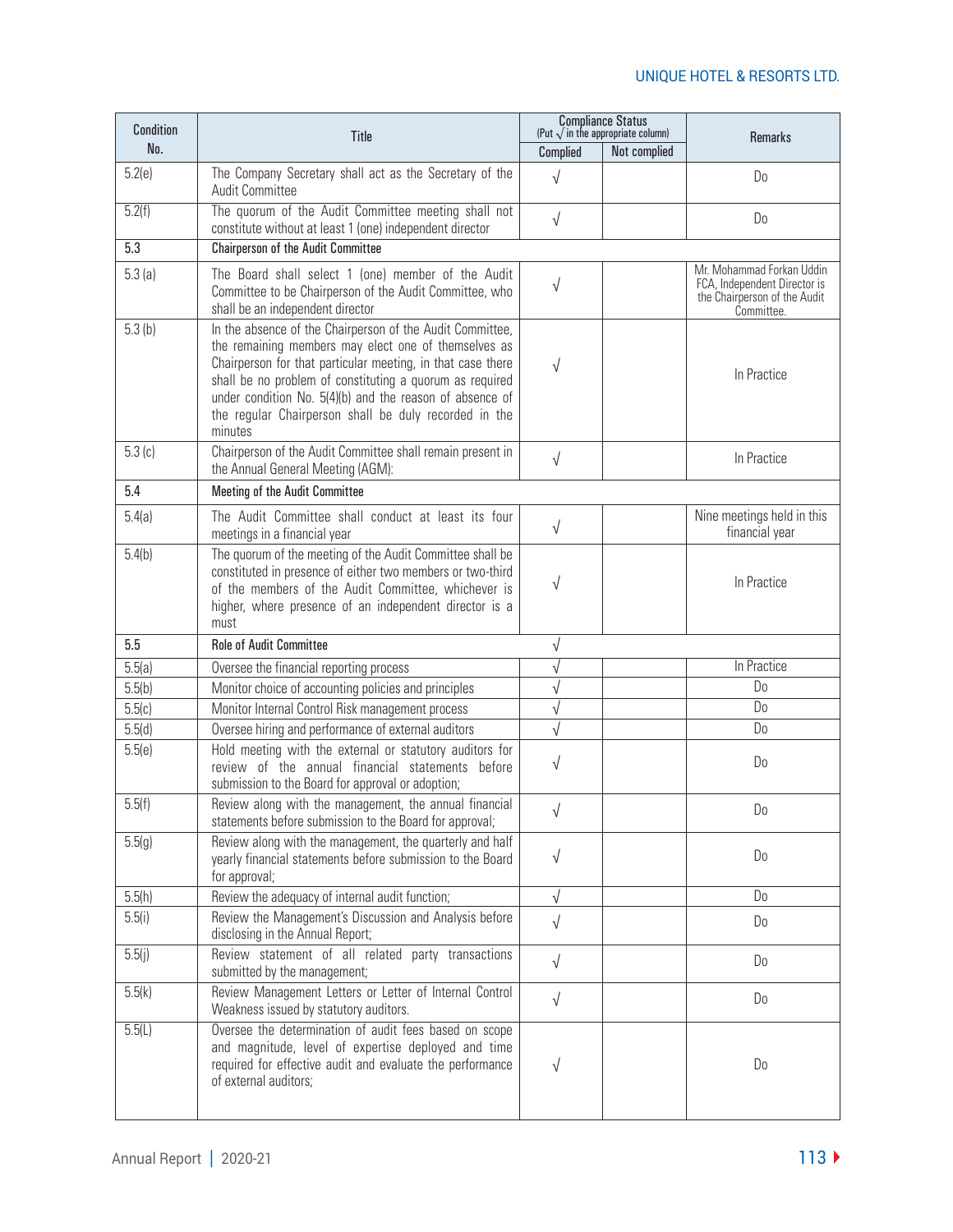| Condition         | Title                                                                                                                                                                                                                                                                                                                         | <b>Compliance Status</b><br>(Put $\sqrt{ }$ in the appropriate column) |              | <b>Remarks</b>                                                             |
|-------------------|-------------------------------------------------------------------------------------------------------------------------------------------------------------------------------------------------------------------------------------------------------------------------------------------------------------------------------|------------------------------------------------------------------------|--------------|----------------------------------------------------------------------------|
| No.               |                                                                                                                                                                                                                                                                                                                               | Complied                                                               | Not complied |                                                                            |
| 5.5(m)            | Oversee whether the proceeds raised through Initial Public<br>Offering (IPO) or Repeat Public Offering (RPO) or Rights<br>Share Offer have been utilized as per the purposes stated<br>in relevant offer document or prospectus approved by the<br>Commission:                                                                | $\sqrt{}$                                                              |              | Completed the utilization in<br>2017                                       |
| 5.6               | Reporting of the Audit Committee                                                                                                                                                                                                                                                                                              |                                                                        |              |                                                                            |
| 5.6(a)            | Reporting to the Board of Directors                                                                                                                                                                                                                                                                                           |                                                                        |              |                                                                            |
| $5.6$ (a) (i)     | The Audit Committee shall report on its activities to the<br><b>Board</b>                                                                                                                                                                                                                                                     | $\sqrt{}$                                                              |              | In Practice                                                                |
| $5.6$ (a) (ii)    | The Audit Committee shall immediately report to the Board<br>on the following findings, if any                                                                                                                                                                                                                                | $\sqrt{}$                                                              |              | Do                                                                         |
| $5.6$ (a) (ii)(a) | Report on conflicts of interests                                                                                                                                                                                                                                                                                              | $\sqrt{}$                                                              |              | D <sub>0</sub>                                                             |
| $5.6$ (a) (ii)(b) | Suspected or presumed fraud or irregularity or material<br>defect identified in the internal audit and compliance<br>process or in the financial statements                                                                                                                                                                   | $\sqrt{}$                                                              |              | D <sub>0</sub>                                                             |
| $5.6$ (a) (ii)(c) | Suspected infringement of laws, regulatory compliances<br>including securities related laws, rules and regulations                                                                                                                                                                                                            | $\sqrt{}$                                                              |              | No such event occurred                                                     |
| 5.6 (a) (ii)(d)   | Any other matter which the Audit Committee deems<br>necessary shall be disclosed to the Board immediately                                                                                                                                                                                                                     | $\sqrt{}$                                                              |              | No such event occurred                                                     |
| 5.6(b)            | <b>Reporting to the Authorities</b>                                                                                                                                                                                                                                                                                           | V                                                                      |              | No such event occurred                                                     |
| 5.7               | Reporting to the Shareholders and General Investors                                                                                                                                                                                                                                                                           |                                                                        |              | Discussed in the AC report                                                 |
| 6                 | Nomination and Remuneration Committee (NRC).                                                                                                                                                                                                                                                                                  |                                                                        |              |                                                                            |
| 6.a               | Responsibility to the Board of Directors                                                                                                                                                                                                                                                                                      |                                                                        |              |                                                                            |
| 6.1(a)            | The Company shall have a Nomination and Remuneration<br>Committee (NRC) as a sub-committee of the Board                                                                                                                                                                                                                       | $\sqrt{}$                                                              |              | The sub-committee of the<br>Board is in place                              |
| 6.1(b)            | The NRC shall assist the Board in formulation of the<br>nomination criteria or policy for determining qualifications,<br>positive attributes, experiences and independence of<br>directors and top level executive as well as a policy for<br>formal process of considering remuneration of directors,<br>top level executive | $\sqrt{}$                                                              |              | In Practice                                                                |
| 6.1(c)            | The Terms of Reference (TOR) of the NRC shall be clearly<br>set forth in writing covering the areas stated at the<br>condition No. 6(5)(b).                                                                                                                                                                                   | √                                                                      |              | Do                                                                         |
| 6.2               | <b>Constitution of the NRC</b>                                                                                                                                                                                                                                                                                                |                                                                        |              |                                                                            |
| 6.2(a)            | The Committee shall comprise of at least three members<br>including an independent director                                                                                                                                                                                                                                   | $\sqrt{}$                                                              |              | The NRC composed with 3<br>membersincluding an independent director.       |
| 6.2(b)            | All members of the Committee shall be non-executive<br>directors                                                                                                                                                                                                                                                              | $\sqrt{}$                                                              |              | All members of the NRC are<br>non-executive Director.                      |
| 6.2(c)            | Members of the Committee shall be nominated and<br>appointed by the Board                                                                                                                                                                                                                                                     |                                                                        |              | In Practice                                                                |
| 6.2(d)            | The Board shall have authority to remove and appoint any<br>member of the Committee                                                                                                                                                                                                                                           |                                                                        |              | Do                                                                         |
| 6.2(e)            | In case of death, resignation, disqualification, or removal of<br>any member of the Committee or in any other cases of<br>vacancies, the board shall fill the vacancy within 180 (one<br>hundred eighty) days of occurring such vacancy in the<br>Committee                                                                   | V                                                                      |              | In practice (No such situation has<br>occurred during this financial year) |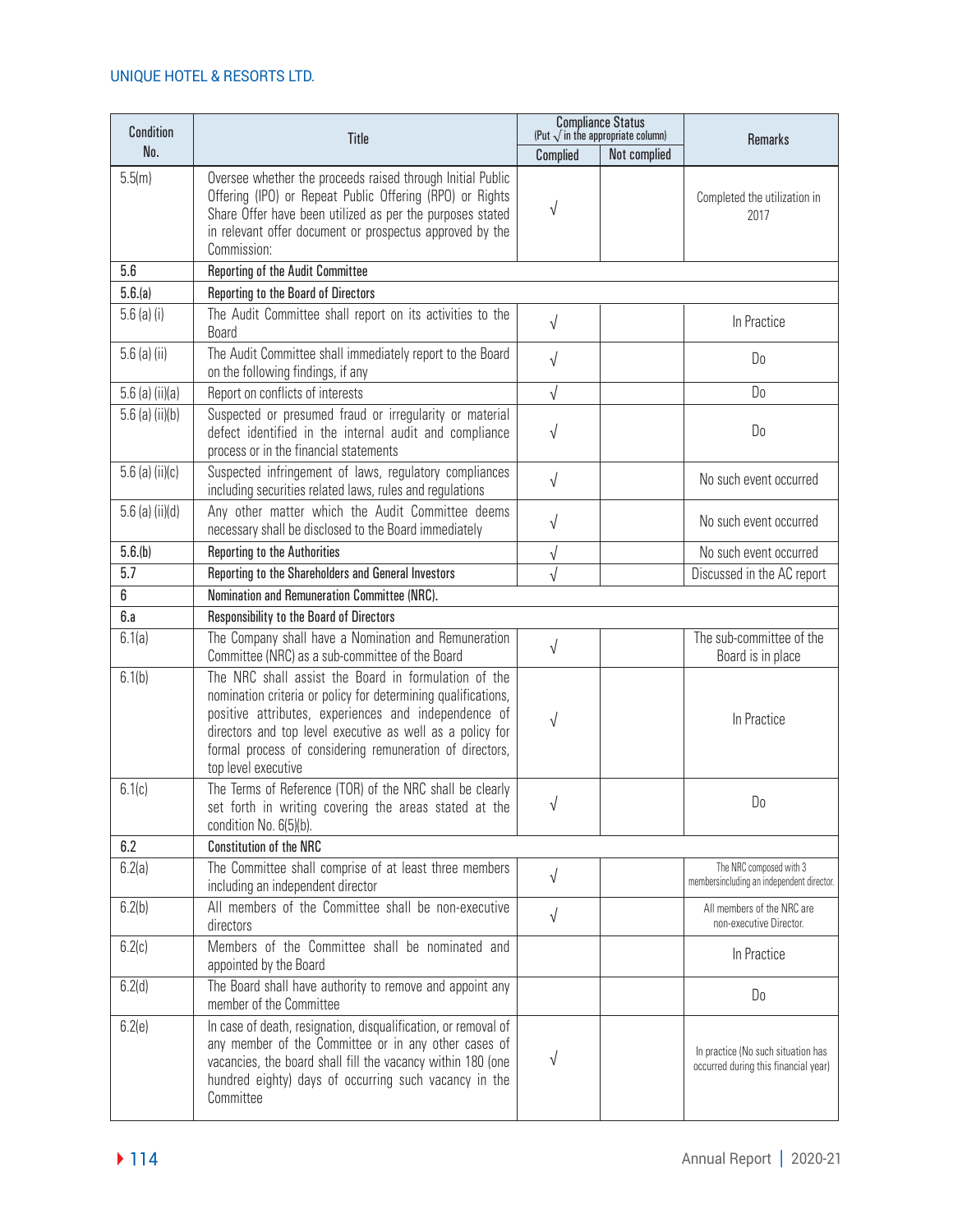| Condition    | Title                                                                                                                                                                                                                                                                                                                                  | <b>Compliance Status</b><br>(Put $\sqrt{ }$ in the appropriate column) |              |                                                                                            |
|--------------|----------------------------------------------------------------------------------------------------------------------------------------------------------------------------------------------------------------------------------------------------------------------------------------------------------------------------------------|------------------------------------------------------------------------|--------------|--------------------------------------------------------------------------------------------|
| No.          |                                                                                                                                                                                                                                                                                                                                        | Complied                                                               | Not complied | <b>Remarks</b>                                                                             |
| 6.2(f)       | The Chairperson of the Committee may appoint or co-opt<br>any external expert and/or member(s) of staff to the<br>Committee as advisor who shall be non-voting member, if<br>the Chairperson feels that advice or suggestion from such<br>external expert and/or member(s) of staff shall be required<br>or valuable for the Committee | $\sqrt{}$                                                              |              | In practice (No such<br>situation has occurred)                                            |
| 6.2(g)       | The Company Secretary shall act as the secretary of the<br>Committee                                                                                                                                                                                                                                                                   | $\sqrt{}$                                                              |              | In Practice                                                                                |
| 6.2(h)       | The quorum of the NRC meeting shall not constitute<br>without attendance of at least an independent director                                                                                                                                                                                                                           | $\sqrt{2}$                                                             |              | Do                                                                                         |
| 6.2(i)       | No member of the NRC shall receive, either directly or<br>indirectly, any remuneration for any advisory or consultancy<br>role or otherwise, other than Director's fees or honorarium<br>from the Company                                                                                                                              | $\sqrt{}$                                                              |              | In Practice                                                                                |
| 6.3          | Chairperson of the NRC                                                                                                                                                                                                                                                                                                                 |                                                                        |              |                                                                                            |
| 6.3(a)       | The Board shall select 1 (one) member of the NRC to be<br>Chairperson of the Committee, who shall be an<br>independent director                                                                                                                                                                                                        | $\sqrt{}$                                                              |              | Prof. Mohammad Ahsan Ullah,<br>Independent Director isthe<br>Chairperson of the Committee. |
| 6.3(b)       | In the absence of the Chairperson of the NRC, the<br>remaining members may elect one of themselves as<br>Chairperson for that particular meeting, the reason of<br>absence of the regular Chairperson shall be duly recorded<br>in the minutes                                                                                         | $\sqrt{}$                                                              |              | No such situation has occurred                                                             |
| 6.3(c)       | The Chairperson of the NRC shall attend the annual general<br>meeting (AGM) to answer the queries of the shareholders:                                                                                                                                                                                                                 | N/A                                                                    |              | In Practice                                                                                |
| 6.4          | Meeting of the NRC                                                                                                                                                                                                                                                                                                                     |                                                                        |              |                                                                                            |
| 6.4(a)       | The NRC shall conduct at least one meeting in a financial<br>year                                                                                                                                                                                                                                                                      | $\sqrt{}$                                                              |              | Complied                                                                                   |
| 6.4(b)       | The Chairperson of the NRC may convene any emergency<br>meeting upon request by any member of the NRC                                                                                                                                                                                                                                  | $\sqrt{ }$                                                             |              | No such situation has occurred<br>during this financial year                               |
| 6.4(c)       | The quorum of the meeting of the NRC shall be constituted<br>in presence of either two members or two third of the<br>members of the Committee, whichever is higher, where<br>presence of an independent director is must as required<br>undercondition No. 6(2)(h)                                                                    | √                                                                      |              | In Practice                                                                                |
| 6.4(d)       | The proceedings of each meeting of the NRC shall duly be<br>recorded in the minutes and such minutes shall be<br>confirmed in the next meeting of the NRC                                                                                                                                                                              |                                                                        |              | Do.                                                                                        |
| 6.5          | Role of the NRC                                                                                                                                                                                                                                                                                                                        |                                                                        |              |                                                                                            |
| 6.5(a)       | NRC shall be independent and responsible or accountable<br>to the Board and to the shareholders                                                                                                                                                                                                                                        | $\sqrt{ }$                                                             |              | In Practice                                                                                |
| 6.5(b)       | NRC shall oversee, among others, the following matters<br>and make report with recommendation to the Board:                                                                                                                                                                                                                            | $\sqrt{}$                                                              |              | Do                                                                                         |
| 6.5(b)(i)    | Formulating the criteria for determining qualifications,<br>positive attributes and independence of a director and<br>recommend a policy to the Board, relating to the<br>remuneration of the directors, top level executive,<br>considering the following                                                                             | $\sqrt{}$                                                              |              | Do                                                                                         |
| 6.5(b)(i)(a) | The level and composition of remuneration is reasonable<br>and sufficient to attract, retain and motivate suitable<br>directors to run the Company successfully                                                                                                                                                                        | $\sqrt{}$                                                              |              | D <sub>0</sub>                                                                             |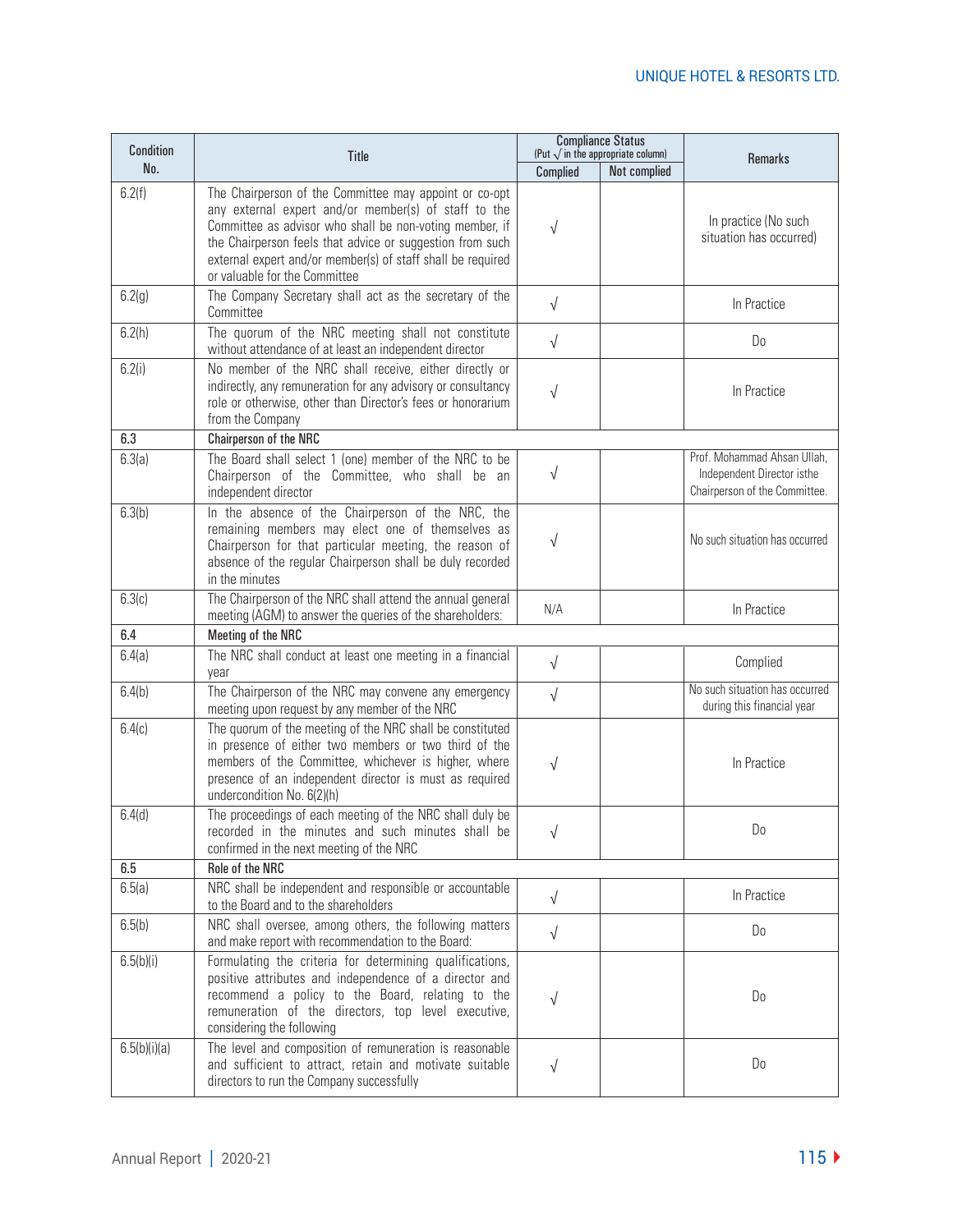| Condition    | Title                                                                                                                                                                                                                                                                                                                                                                                                                  | <b>Compliance Status</b><br>(Put $\sqrt{}$ in the appropriate column) |              | Remarks                                                       |
|--------------|------------------------------------------------------------------------------------------------------------------------------------------------------------------------------------------------------------------------------------------------------------------------------------------------------------------------------------------------------------------------------------------------------------------------|-----------------------------------------------------------------------|--------------|---------------------------------------------------------------|
| No.          |                                                                                                                                                                                                                                                                                                                                                                                                                        | Complied                                                              | Not complied |                                                               |
| 6.5(b)(i)(b) | The relationship of remuneration to performance is clear<br>and meets appropriate performance benchmarks                                                                                                                                                                                                                                                                                                               | $\sqrt{}$                                                             |              | Do                                                            |
| 6.5(b)(i)(c) | Remuneration to directors, top level executive involves a<br>balance between fixed and incentive pay reflecting short<br>and long-term performance objectives appropriate to the<br>working of the Company and its goals                                                                                                                                                                                               | $\sqrt{}$                                                             |              | Do                                                            |
| 6.5(b)(ii)   | Devising a policy on Board's diversity taking into<br>consideration age, gender, experience, ethnicity,<br>educational background and nationality                                                                                                                                                                                                                                                                      | $\sqrt{}$                                                             |              | Do                                                            |
| 6.5(b)(iii)  | Identifying persons who are qualified to become directors<br>and who may be appointed in top level executive position<br>in accordance with the criteria laid down, and recommend<br>their appointment and removal to the Board                                                                                                                                                                                        | $\sqrt{2}$                                                            |              | Do                                                            |
| 6.5(b)(iv)   | Formulating the criteria for evaluation of performance of<br>independent directors and the Board                                                                                                                                                                                                                                                                                                                       | $\sqrt{ }$                                                            |              | Do                                                            |
| 6.5(b)(v)    | Identifying the Company's needs for employees at different<br>levels and determine their selection, transfer or<br>replacement and promotion criteria                                                                                                                                                                                                                                                                  | $\sqrt{ }$                                                            |              | Do                                                            |
| 6.5(b)(vi)   | Developing, recommending and reviewing annually the<br>Company's human resources and training policies                                                                                                                                                                                                                                                                                                                 | $\sqrt{ }$                                                            |              | Do                                                            |
| 6.5(c)       | The Company shall disclose the nomination<br>and<br>remuneration policy and the evaluation criteria and activities<br>of NRC during the year at a glance in its annual report                                                                                                                                                                                                                                          | $\sqrt{}$                                                             |              | Discussed in the NRC<br>report                                |
| 7.           | <b>EXTERNAL / STATUTORY AUDITORS:</b>                                                                                                                                                                                                                                                                                                                                                                                  |                                                                       |              |                                                               |
| 7.1          | The issuer Company shall not engage its external or<br>statutory auditors to perform the following services of the<br>Company, namely                                                                                                                                                                                                                                                                                  | $\sqrt{}$                                                             |              | No such service was<br>undertaken by the external<br>auditors |
| 7.1(i)       | Appraisal or valuation services or fairness opinions                                                                                                                                                                                                                                                                                                                                                                   | $\sqrt{}$                                                             |              | In Practice                                                   |
| 7.1(i)       | Financial information systems design and implementation                                                                                                                                                                                                                                                                                                                                                                | $\sqrt{}$                                                             |              | D <sub>0</sub>                                                |
| 7.1(iii)     | Book-keeping or other services related to the accounting<br>records or financial statements                                                                                                                                                                                                                                                                                                                            | $\sqrt{}$                                                             |              | Do                                                            |
| 7.1(iv)      | Broker-dealer services                                                                                                                                                                                                                                                                                                                                                                                                 | N/A                                                                   |              | Do                                                            |
| 7.1(v)       | Actuarial services                                                                                                                                                                                                                                                                                                                                                                                                     | N/A                                                                   |              | Do                                                            |
| 7.1(vi)      | Internal audit services or special audit services                                                                                                                                                                                                                                                                                                                                                                      | $\sqrt{}$                                                             |              | Do                                                            |
| 7.1(vii)     | Any service that the Audit Committee determines                                                                                                                                                                                                                                                                                                                                                                        |                                                                       |              |                                                               |
| 7.1(viii)    | Audit or certification services on compliance of corporate<br>governance as required under condition No. 9(1)                                                                                                                                                                                                                                                                                                          | $\sqrt{ }$                                                            |              | Do                                                            |
| 7.1(ix)      | Any other service that creates conflict of interest                                                                                                                                                                                                                                                                                                                                                                    | $\sqrt{ }$                                                            |              | Do                                                            |
| 7.2          | No partner or employees of the external audit firms shall<br>possess any share of the Company they audit at least<br>during the tenure of their audit assignment of that<br>Company; his or her family members also shall not hold any<br>shares in the said Company: Provided that spouse, son,<br>daughter, father, mother, brother, sister, son-in-law and<br>daughter-in-law shall be considered as family members | $\sqrt{}$                                                             |              | In practice                                                   |
| 7.3          | Representative of external or statutory auditors shall<br>remain present in the Shareholders' Meeting (Annual<br>General Meeting or Extraordinary General Meeting) to<br>answer the queries of the shareholders                                                                                                                                                                                                        | $\sqrt{}$                                                             |              | In practice                                                   |